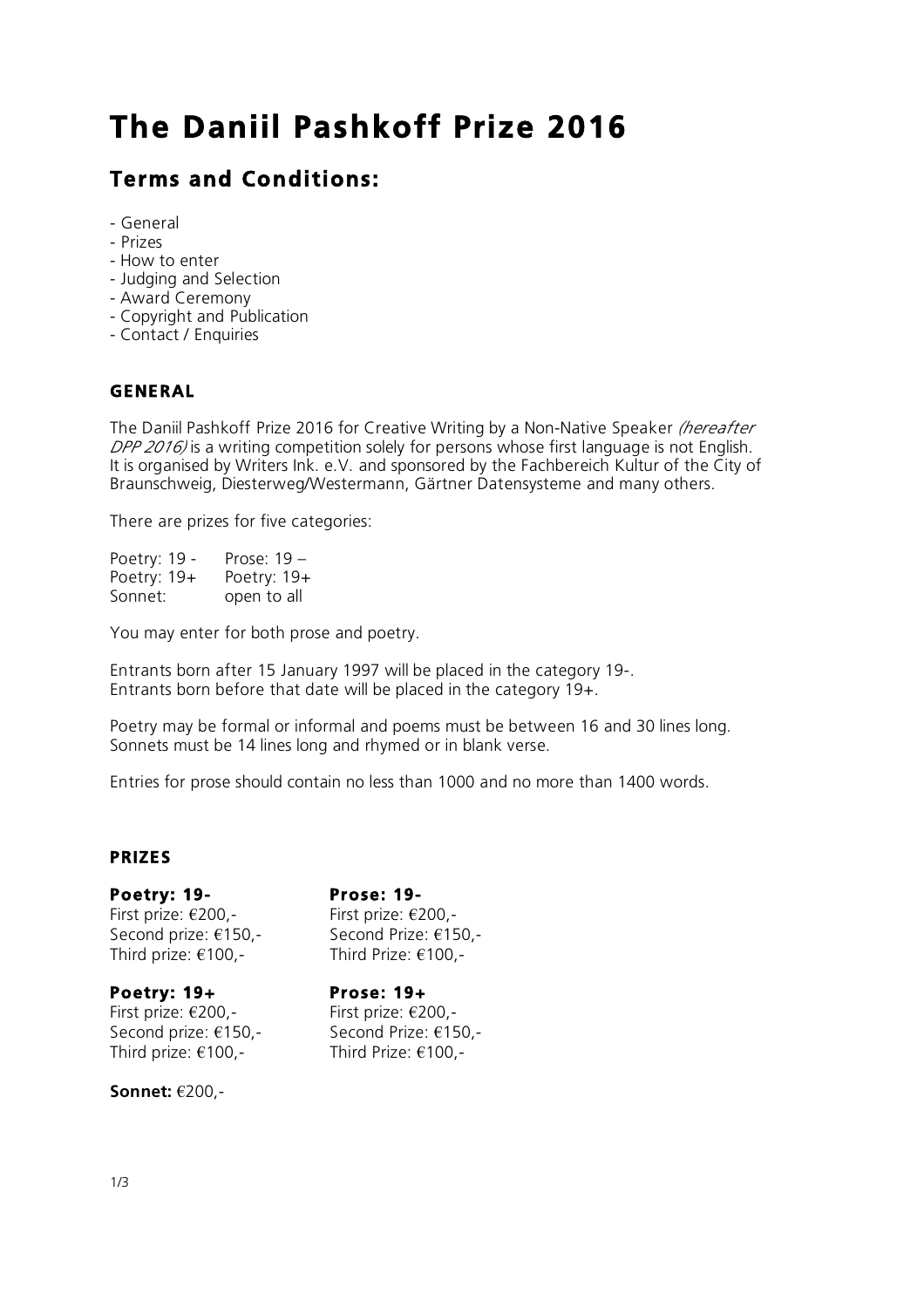### **SPECIAL PRIZES**

**The Braunschweig Prize** *(sponsored by the Berlitz Language Center Braunschweig)* A course in the language of the winner's choice at the Berlitz Language Center Braunschweig. All participants from the Braunschweig region are eligible, i.e. with a postal code beginning with 38.

**Dr. Steinfels Prize** *(sponsored by Dr. Steinfels Sprachreisen GmbH.)*

All short-listed entrants will have the chance to win a travel voucher worth  $\epsilon$ 500 towards a language learning trip of their choice. For a selection of trips offered, see www.steinfels.de.

#### **HOW TO ENTER**

An entry fee of €10,- *("ten Euros")* will be charged for all entrants born before 15 January 1997. All participants (19- and 19+) can submit a maximum of three texts.

The money should be transferred to:

Writers Ink. e.V., Account No. 1819994, Braunschweigische Landessparkasse, BLZ 250 500 00; IBAN: DE87 2505 0000 0001 8199 94 BIC: NOLADE2HXXX Note to payee: "DPP 2016".

The fee must have been received before your entry can be processed.

#### **Deadline: 15 January 2016, 11:59 p.m.**

All work must be the entrant's own writing and cannot have appeared in print, on a website (including blogs and/or social networking sites), have been broadcast, or submitted for publication or consideration elsewhere for the duration of the DPP 2016, which ends on Friday, 20 May 2016.

All work is to be word-processed and submitted via email to dpp2016@gmx.de

Entries are to consist of two separate WORD documents (PDF documents will not be accepted!) attached to one email. The first attachment will contain solely the entry with title; the second will contain the title of the entry plus the author's name, date of birth and contact details *(email and postal addresses),* and a short biography. Both documents must state the title of the entry clearly.

Format: all prose entries are to be typed in Times New Roman, 12 pt, and 1 ½ spaces.

On confirmation of payment, your entry will be confirmed, assigned a number and made anonymous. Judges will not be privy to the entrant's name until after the judging process has been completed.

Breach of any of the above named terms and conditions, or false declarations, will lead to disqualification. Writers Ink. e.V. will act in accordance with current German data protection legislation as regards personal data.